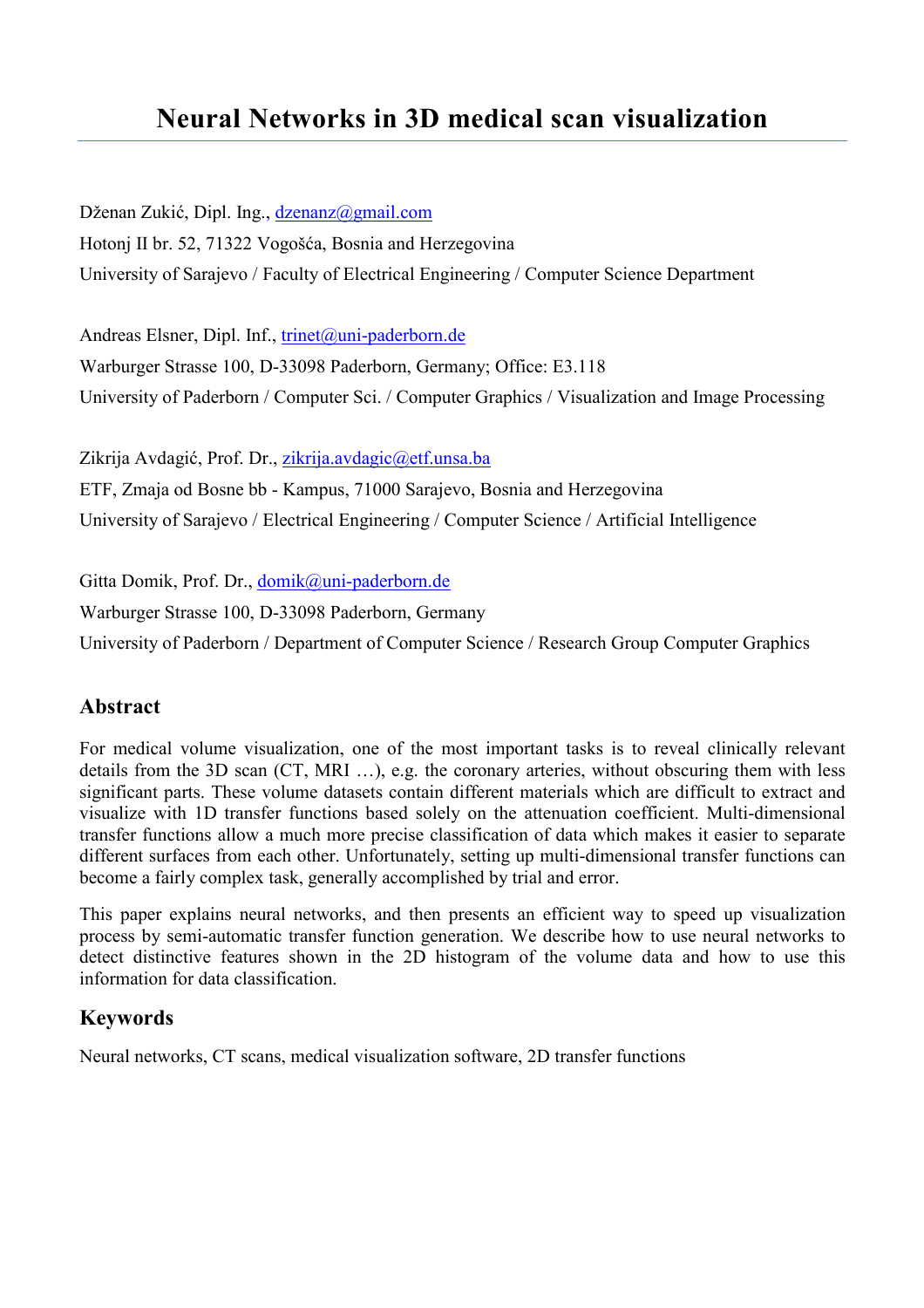# **Introduction**

For visualization and analysis of CT data (or any other 3D medical scan, like MRI or PET), the key advantage of direct volume rendering is the potential to show the three dimensional structure of a feature of interest, rather than just a small part of the data by cutting plane. This helps the viewer's perception to find the relative 3D positions of the object components and makes it easier to detect and understand complex phenomena like coronary stenosis for diagnostic and operation planning [9].

One of the most basic requirements of good volume visualization is a sophisticated way to extract data that is actually of interest, while suppressing insignificant parts. A lot of progress has been made in the development of transfer functions as a feature classifier for volume data. The role of transfer functions is basically to assign specific visual attributes like color and opacity to the features of interest. The simplest approach would be to use the voxel data as the only variable to which these visual attributes are assigned. But this method fails in most cases to omit interference of other anatomical structures, because datasets created from CT scans contain a combination of different materials and tissue types with overlapping boundaries. These structures may contain the same range of data values making it impossible for 1D transfer functions to differentiate between them.

Instead of classifying the volume data only by the scalar value of its voxels, multidimensional transfer functions solve this problem by adding additional dimensions to the transfer function domain. By using a classification based on a combination of properties, different features can then be visualized separately from each other. Therefore two dimensional transfer functions can be used for the classification process which in addition to the attenuation coefficient, also takes the corresponding gradient magnitude into account. At this time there exist different approaches to the design of transfer functions, which become more widely propagated [1], [2]. One of the most effective ways is the use of manually editable, multidimensional transfer functions [3]. For this purpose, the software "VolumeStudio" was developed capable of visualizing both modalities.

Unfortunately, specifying two-dimensional transfer functions can become a fairly complex and time-consuming task. First, the user must handle additional parameters for the second dimension, thus making the editing process more difficult. Second, the user must set the transfer function in the rather abstract transfer function domain while observing the result in the rendered image (spatial domain). The situation is made worse by the fact that small changes to these parameters tend sometimes to cause large and unpredictable changes to the visualization. Thus, to avoid editing based completely on trial and error, it is necessary to identify features of interest in the transfer function domain first, requiring a good understanding of the data values and their relevance for a certain feature. Additionally, the manual assignment of optical properties might be non-standardized but rather influenced by the personal taste of the user. This can cause misinterpretation of the data if the visualization is later on reviewed by others. Also, this often leads to results which are hardly reproducible and hence not suitable for clinical practice. Finally, radiologist have a limited time allowed for diagnostics per patient, which makes two-dimensional transfer functions impractical to use without proper guidance through the process or a semiautomatic transfer function generation.

This paper presents a new approach for twodimensional transfer function generation based on neural networks. Although this technique is flexible enough for classification of different types of CT dataset, in this paper we focus on heart scan visualization to detect coronary diseases. As histograms of same scan type (e.g. heart scans) have similar structures (same basic shape), neural networks can be trained to position filters on features of interest according to the diagnostic target.

Some of the related work can be found in [4] and [5].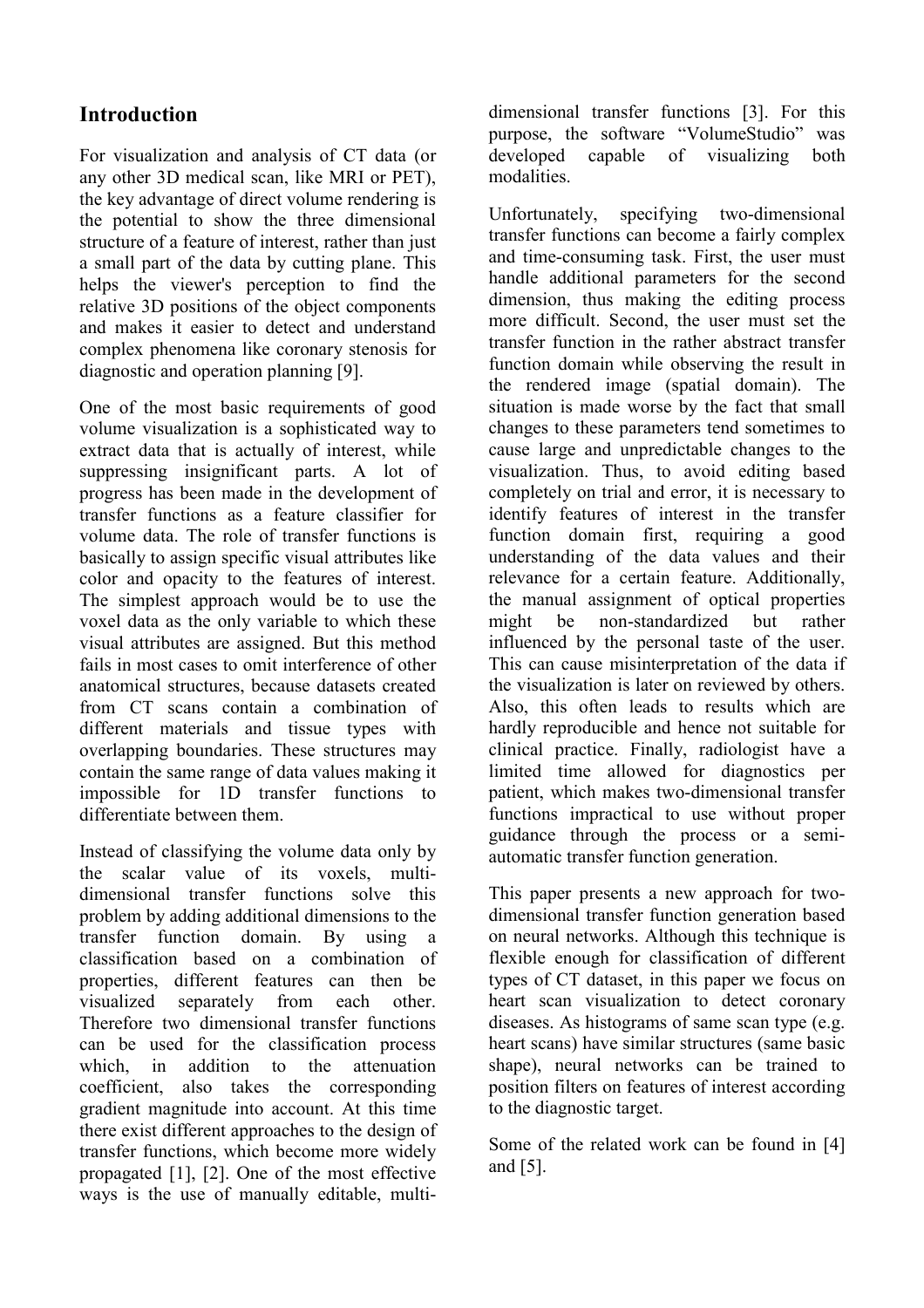## Volume rendering

For the volume rendering of scalar volume data like CT scans, different approaches exist. Texture based techniques have proved superior, combining high quality images and interactive frame rates. These approaches take advantage of the hardware support of bilinear and trilinear interpolation provided by modern graphic cards, making high quality visualization available on low cost commercial personal computers. For these approaches the dataset is stored in the graphics hardware texture memory first. If the size of the dataset exceeds the available memory, bricking can be used to render the data in multiple steps. The dataset is then sampled, using hardware interpolation.

2D texture-based approaches use three copies of the volume data which resides in texture memory. Each copy contains a fixed number of slices along a major axis of the dataset which will be addressed depending on the current view direction. After bilinear interpolation, the values of the slices will then be classified through a lookup table, rendered as a planar polygon and blended into the image plane. This method often suffers from artifacts caused by the fixed number of slices and their static alignment along the major axes. Alternatively, hardware extensions can be used for intermediate slices along the slice axis to achieve better visual quality.

Modern graphics cards support 3D texture mapping which allows storing the whole dataset in one 3D texture. It is then possible to sample view-aligned slices using trilinear interpolation. This approach avoids the artifacts which occur when 2D texture-based techniques switch between the orthogonal slice stacks and allows an arbitrary sample rate, which results in an overall better image quality. Also, no additional copies of the dataset are necessary, lowering the requirements of texture memory.

#### Transfer functions

The value of volume rendering in medicine, science and other fields of application not only depends on the visual quality achieved with the rendering process itself, the most important task is to find a good classification technique that captures the features of interest while suppressing insignificant parts. As mentioned above, classification can be achieved by transfer functions, which assign renderable optical properties like color and opacity to the values of the dataset.

2D transfer functions classify the volume not just on the data values but on a combination of different properties and therefore the boundaries of different structures in the dataset can be better isolated as with 1D transfer functions. This is because the structures and tissue types which are to be separated might lie within the same interval, making 1D transfer functions unable to render them in isolation.

Kniss et al. presented a method for manual multi-dimensional transfer function generation based on the data values and its derivatives [3]. The gradient is useful as an additional criterion for classification since it discriminates between homogenous regions inside a structure and regions of change at the boundaries. Also, the gradient can be used to apply illumination to the volume visualization which improves depth perception. The manual editing is performed in a visual editor, which illustrates the distribution of tuples of attenuation coefficient and gradient magnitude of the dataset in a joint histogram. The attenuation coefficient is shown on the xaxis, the gradient magnitude on the y-axis. An example is given in Figure 1.





Homogeneous regions appear as circular spots at the bottom of the histogram, as their gradient magnitude is very low. Five basic regions can be identified: a) air, b) soft tissue like fat and skin, c) muscles, d) blood (with contrast agent)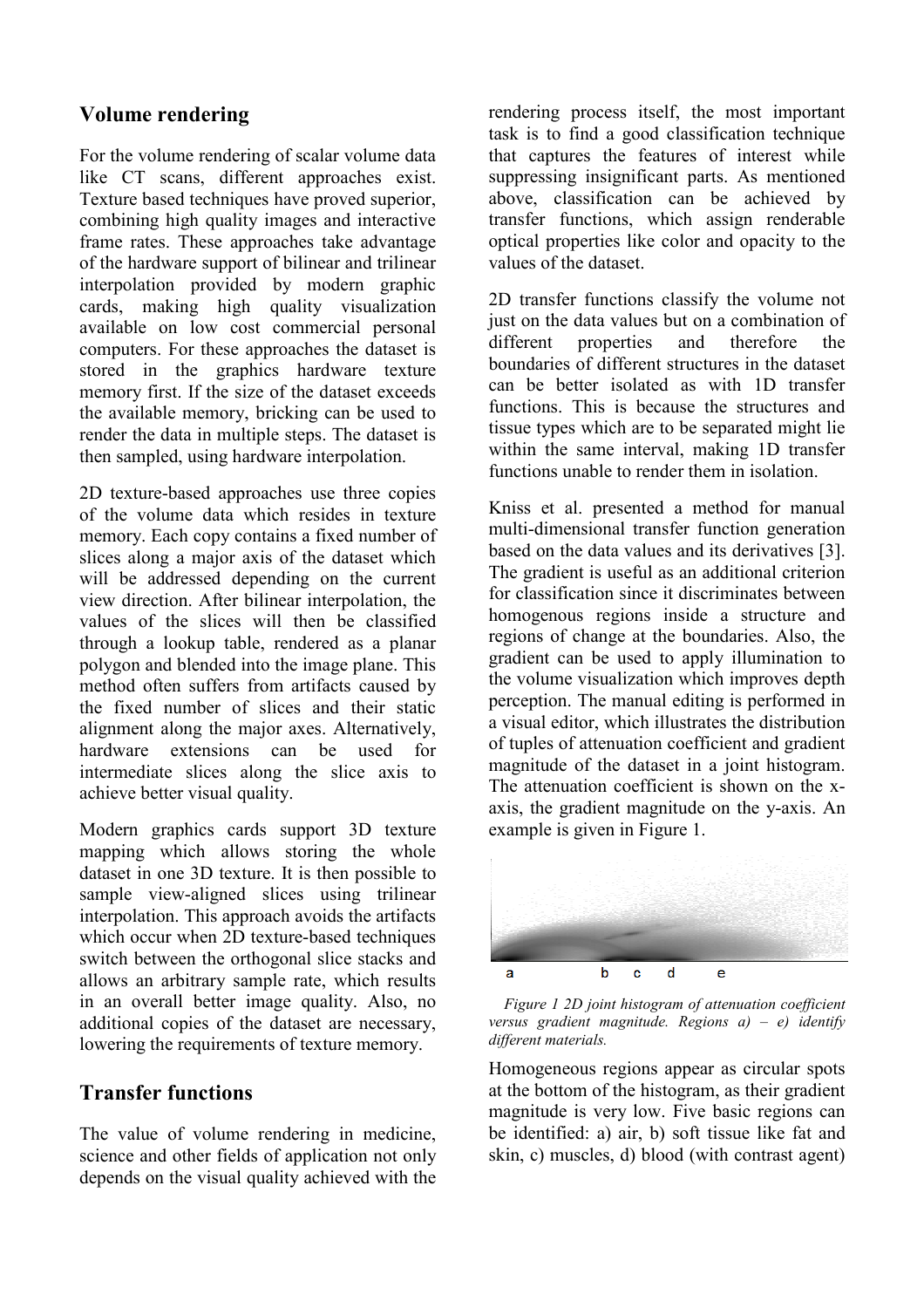and e) bones. Arches between these spots represent the boundaries of these regions.

To create a new transfer function, the user places filters inside the histogram, shown as rectangular areas. Each filter assigns color and opacity values to the voxels of the dataset which are represented by the tuples of attenuation coefficient and gradient in the histogram inside the defined area. The filter size and position can be changed, also its color and opacity distribution. Also, the shape of the filter kernel can be altered between Gauss and sine shape. If multiple filters are set, their color and opacity values are blended together. The above editing can be done interactively, and the user can decide by observing the visualization in the spatial domain if the current setup is appropriate or not. Through this feedback it is also possible to identify which regions of the transfer function correspondents to the features of the dataset.

Figure 2 shows a volume rendering of a CT scan of the heart and the transfer functions used. It consists of two gauss filters: The first one colored in yellow is located between the regions c) and d) (compare Figure 1) to visualize the myocardial muscle and the coronaries (by contrast agent). The second one resides at the top of the first filter, enhancing the contrast between myocard and coronaries by coloring the properties that represent the boundaries of the contrast agent in red.

For an experienced user, the distinctive features of the distribution shown in the histogram provide useful information about the features metrics, thereby guiding the transfer function generation. But even with these hints, this is a time-consuming iterative process. The user has to explore the dataset by defining filters and move them to possible interesting locations on the histogram. Once a feature of interest is identified, the parameters for the filter size, location, filter kernel shape, opacity and color have to be optimized to match with the user's needs until all features of interest are made visible.



Figure 2 Volume rendering of a thoracic CT scan classified with a 2D transfer function

# Neural networks

A neural network is a structure involving weighted interconnections among neurons (which are most often nonlinear scalar transformations). A neuron is structured to process multiple inputs, usually including the unity bias, in a nonlinear way, producing a single output. Specifically, all inputs to a neuron are first augmented by multiplicative weights. These weighted inputs are summed and then transformed via a nonlinear activation function. The weights are sometimes referred to as synaptic strengths. The general purpose of the Neural Networks can be described to be function approximation.

When input data originates from a function with real-valued outputs over a continuous range, the neural network is said to perform a function approximation. An example of an approximation problem is when we control some process parameter by calculating a value of certain (complex) function. Instead, we could make a neural network that approximates that function, and a neural network calculates output very quickly.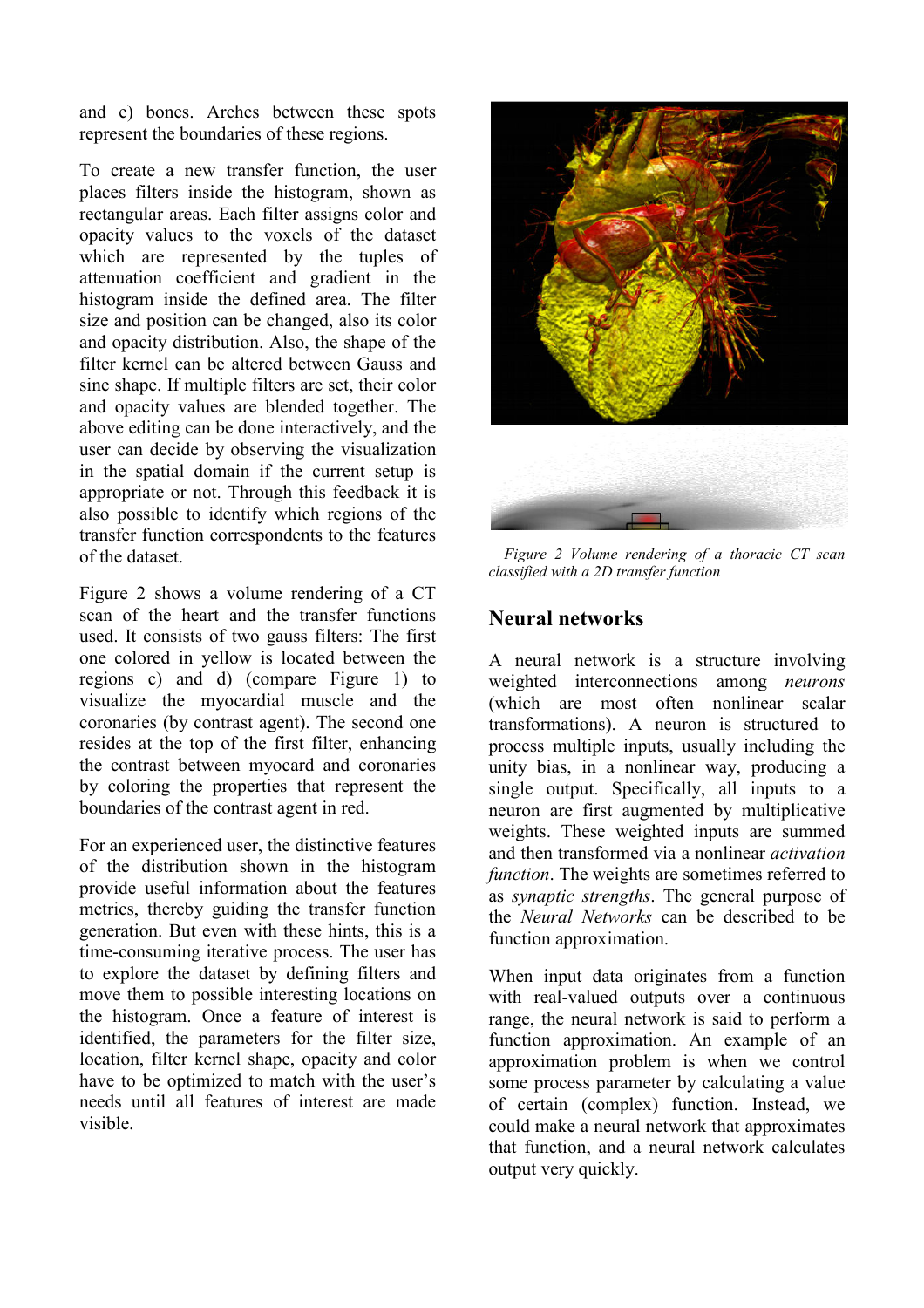

Figure 3 Neural cell - neuron

The feed-forward, back-propagation network architecture was developed in the early seventies. The initial idea is credited to various individuals, most prominently D.B Parker, P.J Werbos, G.E Hinton, R.J Williams, and D.E Rumelhart.

One of the most commonly used networks is the multilayer feed forward network, also called multi-layer preceptron. It has widespread interesting applications. We have isolated this specific network type as the neural network we have used ourselves.

Feed-forward networks are advantageous as they are the fastest models to execute, and are universal function approximators. One major disadvantage of this network type is that no fast and reliable training algorithm has yet been designed and therefore can be extremely slow to train. Thus, multilayer feed-forward networks should be chosen if rapid execution rates are required, but slow learning rates are not a problem.

Feed-forward networks usually consist of three or four layers in which the neurons are logically arranged. The first and last layers are the input and output layers respectively and there are usually one or more hidden layers in between them. Research indicates that a minimum of three layers is required to solve complex problems [6]. The term feed-forward means that the information is only allowed to "travel" in one direction (there are no loops in networks). Furthermore, this means that the output of one layer becomes the input of the next layer, and so on. In order for this to happen, each layer is fully connected to next layer (each neuron is connected by a weight to a neuron in the next layer.

Depending on implementation, input layer can just distribute data to second layer, or it can subject inputs to threshold (if implemented in network) and activation function.

The output of each neuron (except of those in input layer) is computed like:  $y_j = f(\theta +$  $\sum_i w_{ij} * y_i$ , i –previous layer, j – current layer, y – output, f – activation function,  $\theta$  – threshold (if implemented in network). For input layer:  $y_i = f(\theta + x_i)$ .

In order to train the neural network, sets of known input-output data points must be assembled. In other words, the neural network is trained by example; much like a small child learns to speak.

The most common and widely used algorithm for multi-layer feed-forward neural networks is the back-propagation algorithm.

The algorithm starts by comparing actual output of the network for the presented input with the desired output. The difference is called output error, and we try to minimize it [8]. For each output in the output layer error delta is calculated:  $\delta_f = y'_f * (desired_f - y_f)$ , where  $y'_f$  is first derivative of the activation function in that output neuron for the point of its output.



Figure 4 Logistic activation function

The need to calculate derivatives in the process of backpropagation explains the usual choice of the activation function: logistic  $\left(\frac{1}{1+e^{-x}}\right)$  or hyperbolic tangent  $\left(\frac{e^{2x}-1}{e^{2x}+1}\right)$  $\frac{e^{-t}}{e^{2x}+1}$ ). The main reason is that derivatives of these functions can be calculated using the value of the function. For logistic function, which was used in our neural network, equality holds:  $y' = y * (1 - y)$ .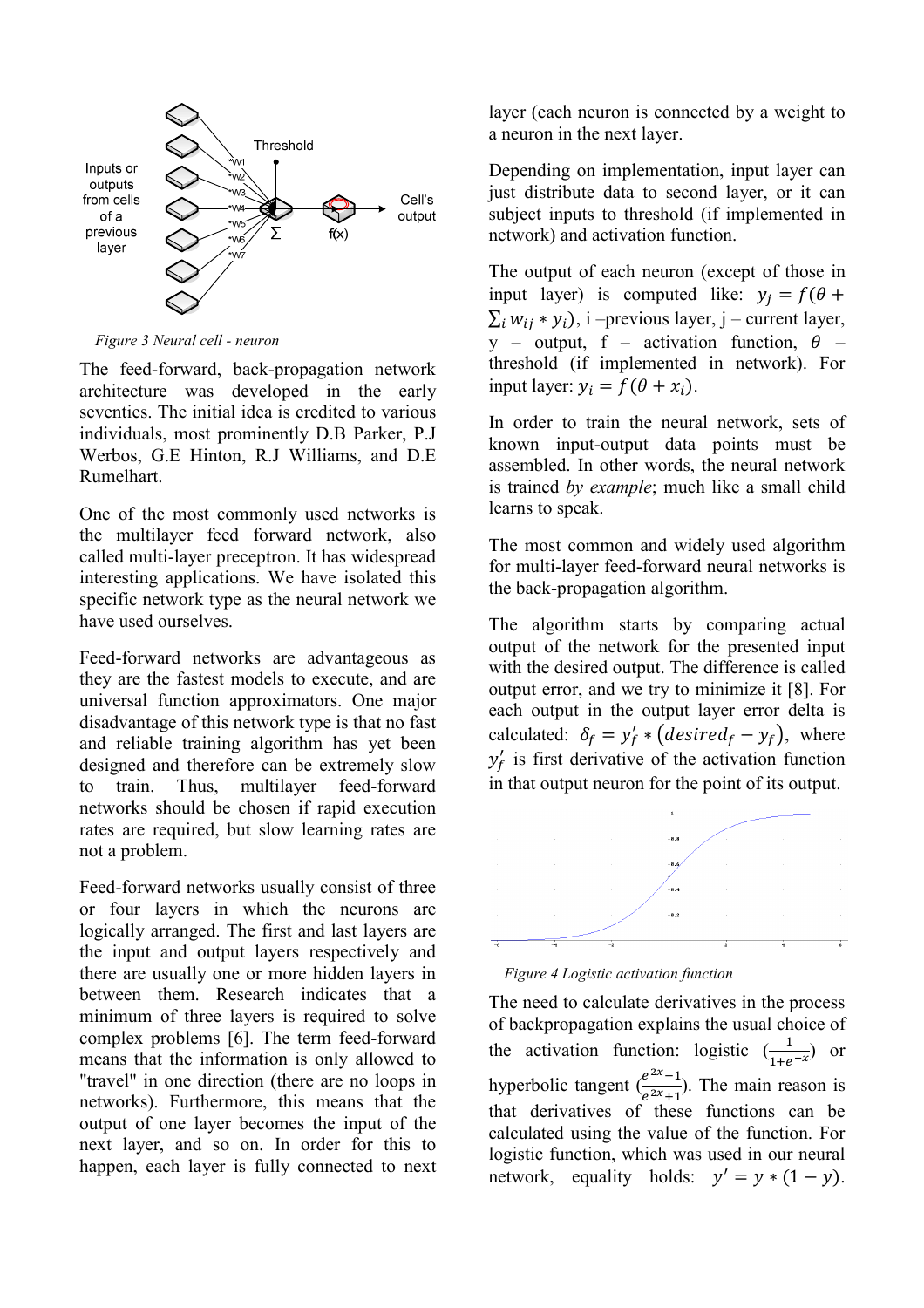Activation functions have to be differentiable in order to apply backpropagation.

After we have error deltas in the output layer, we can update weights leading into it, using the following rule:  $w_{ij} = w_{ij} + \eta * \delta_j * y_i$ , where  $\eta$  is learning rate (small value, usually between 0.05 and 0.3),  $\delta_j$  is error delta of the neuron weight is leading into,  $y_i$  is output of the neuron weight is coming from (output produced in the feed-forward process). This rule is subsequently used for all weights. Weights can be updated individually (called on-line learning) or in groups (called batch learning). In batch learning, we calculate weight deltas for all samples, and then combine them in one single update. Batch update is usually better, as it lowers oscillations of the weights.

For all layers except output, error deltas are calculated using rule:  $\delta_i = y'_i * \sum_j w_{ij} * \delta_j$ , i – current layer, j – next layer. We proceed backwards to the first layer calculating error deltas and updating weights. When the weights between  $1<sup>st</sup>$  and  $2<sup>nd</sup>$  layer are updated, backpropagation is finished.

The training process is repeated many times (epochs) until satisfactory results are obtained. Training can stop when the error obtained is less than a certain limit, or we have reached some pre-set maximum number of training epochs [7].

It is important to say that "over-training" of a network should be avoided, as it lowers predictive abilities of the network, as it is said that network learns "details of the training set". Examples that the network is unfamiliar with, form what is known as the validation set, which tests the network's capabilities before it is implemented for use.

#### Solution of the problem

Knowing the properties of 2D histograms and 2D transfer functions on one hand, and having some experience in neural networks on the other, we conceived a solution to the problem.

As stated in transfer functions section, the 2D histogram showing the distribution of tuples of attenuation coefficient and gradient magnitude of a heart dataset contains distinctive features which can be used to guide the transfer function setup. These features consist of circular spots at the bottom of the histogram representing homogeneous materials and arches which define material boundaries. Hence, the poison and size of a filter setup for a 2D transfer function depends on those patterns.

Given as an input, the histogram can be used to train a neural network for pattern recognition. Therefore the user creates filter setups for a training set manually according to the diagnostic target. The network is then trained to associate outputs (filters) with input patterns in the histogram. This time consuming step has only to be performed once and can be done outside clinical practice. Once the network is properly trained, it can be used to create an appropriate filter setup automatically.

 The 2D histogram is basically a grayscale image with dimensions 256\*256. An input of this size would require a significant amount of memory for storage (16MB just for weights in case of 64 neurons in  $2<sup>nd</sup>$  layer). Also, training of such a network would be slow, and its generalization abilities would be presumably low.

Therefore, as a preprocessing step, the input to the neural network must be reduced to data that is relevant for the pattern recognition. First, we removed those parts of the histogram that contain no data at all. Since the size of the used part in the histogram varies from dataset to dataset, we estimated a maximum size based on the training set and use this as a fixed value for all datasets of the same type. For the heart CT scans used to evaluate our approach it is sufficient to remove the upper half of the histogram and only take the lower one into account. Second, we downscaled the remaining histogram by a factor of 4. This reduces the number of inputs to the neural network to just 2048. Furthermore, the downscaling of the image smoothes out parts of the histogram which lie outside the distinctive features required for pattern recognition. Since these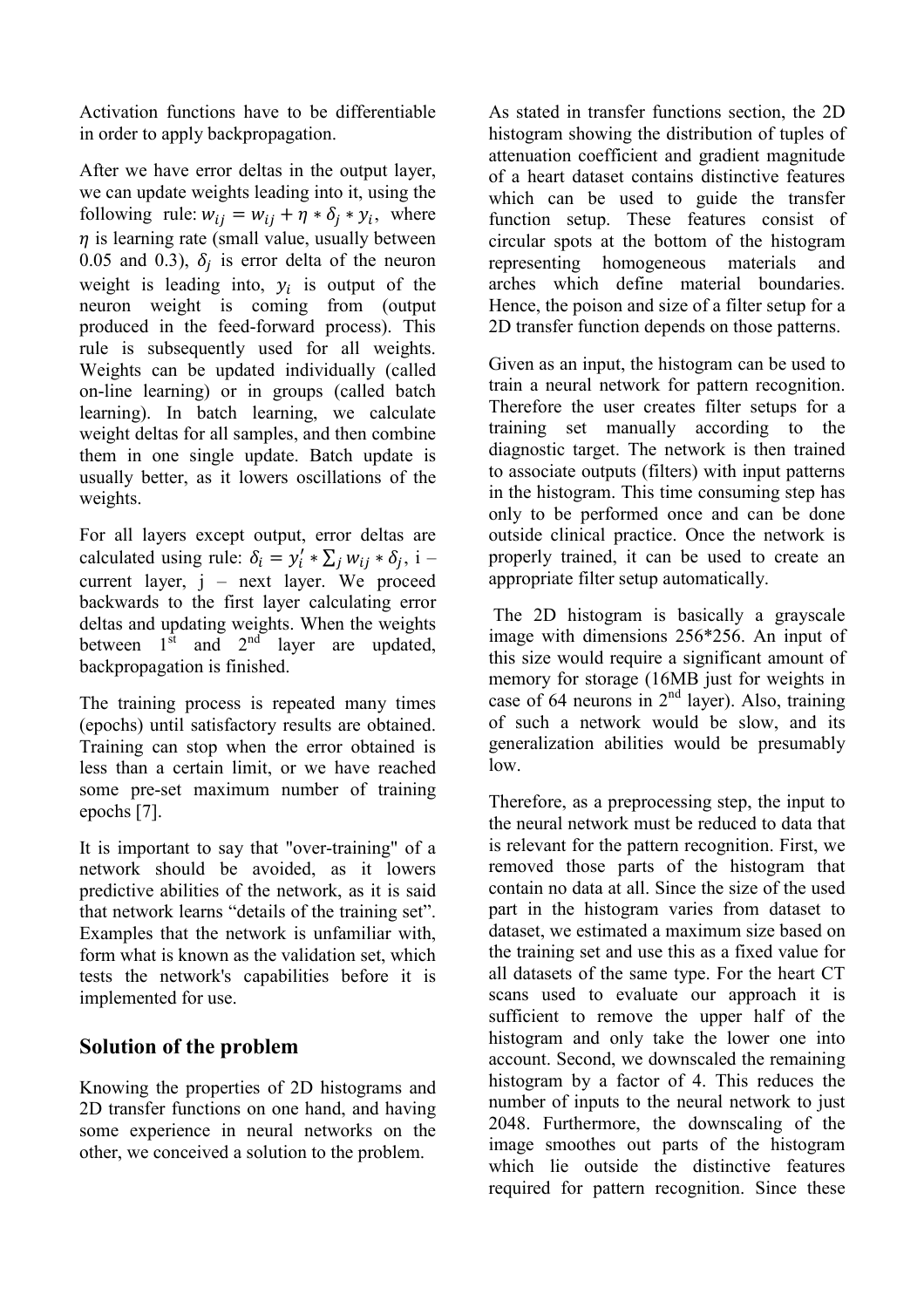parts consists of tuples of attenuation coefficient and gradient magnitude which have only a few voxels of the dataset assigned to them, they appear to the neural network as noise. Also, these parts vary a lot between different datasets. As this affects the learning rate, with noise removed and image size reduced, the neural network will learn more easily and will have better generalization abilities.



Figure 5 Original and reduced histogram

As two gauss filters are usually used to visualize heart and its arteries, we decided that output of our network would be positions and sizes of those gauss filters. Hence, number of outputs is 8 (xpos1, ypos1, xsize1, ysize1, xpos2, ypos2, xsize2, ysize2).

That leaves some variability for layers layers in between. We started with 1 hidden layer with 64 neurons in it. We worked with this architecture throughout software development until final training and testing, which is when we did some experimentation. We reduced size of the hidden layer first to 32 and then to 16, and noticed no degradation in results. We kept 16 neurons in hidden layer. We did not experiment with more than 1 hidden layer (as there was no need for it).

Trying to see how many samples need to be used for training in order for neural network to be useful, we did some experimentation. For 12 samples, we manually determined positions. Then 2 samples we marked as control samples (validation samples), and other 10 were used for training. We created 5 neural networks, first

one trained with 2 samples, second one with 4 samples and fifth one with 10 samples, and on all of these networks we used 2 control samples to check for error. On Figure 6, there are 2 data series, one showing error of networks on training data, and the other errors on test data. For all networks except first one (the one trained with only 2 samples), mean square error is lower on test set, than on training set. This is unusual, but can be explained with fact that positions that we manually provided for networks, were not all that similar.

It is quite clear that even small number of training samples produces good results. In our measurements, networks trained on 6, 8, and 10 samples provide nearly the same results as network trained with just 4 samples. This can be explained by the fact that histograms have so typical shape, so just 4 training samples suffice for good recognition, and all knowledge gained by additional training is annihi "overfitting", so training the network beyond basic needs achieves very little effect. can be explained with fact that<br>aat we manually provided for<br>ree not all that similar.<br>clear that even small number of<br>ples produces good results. In our<br>ts, networks trained on 6, 8, and 10<br>vide nearly the same results as

Also interesting is that training MSE (mean square error) jumps on network trained with 4 samples, and then gradually decreases with increased number of training samples. This can be explained with assumption that either on  $3<sup>rd</sup>$ or  $4<sup>th</sup>$  sample training data was "radically" different from the others, so network could not easily minimize that errors that its oddity produces. As the number of samples increase, relative influence of that sample is reduced and MSE is lowered.



 $\blacksquare$ MSE on validation set



Figure 6 Mean square errors on networks trained with varying number of train samples